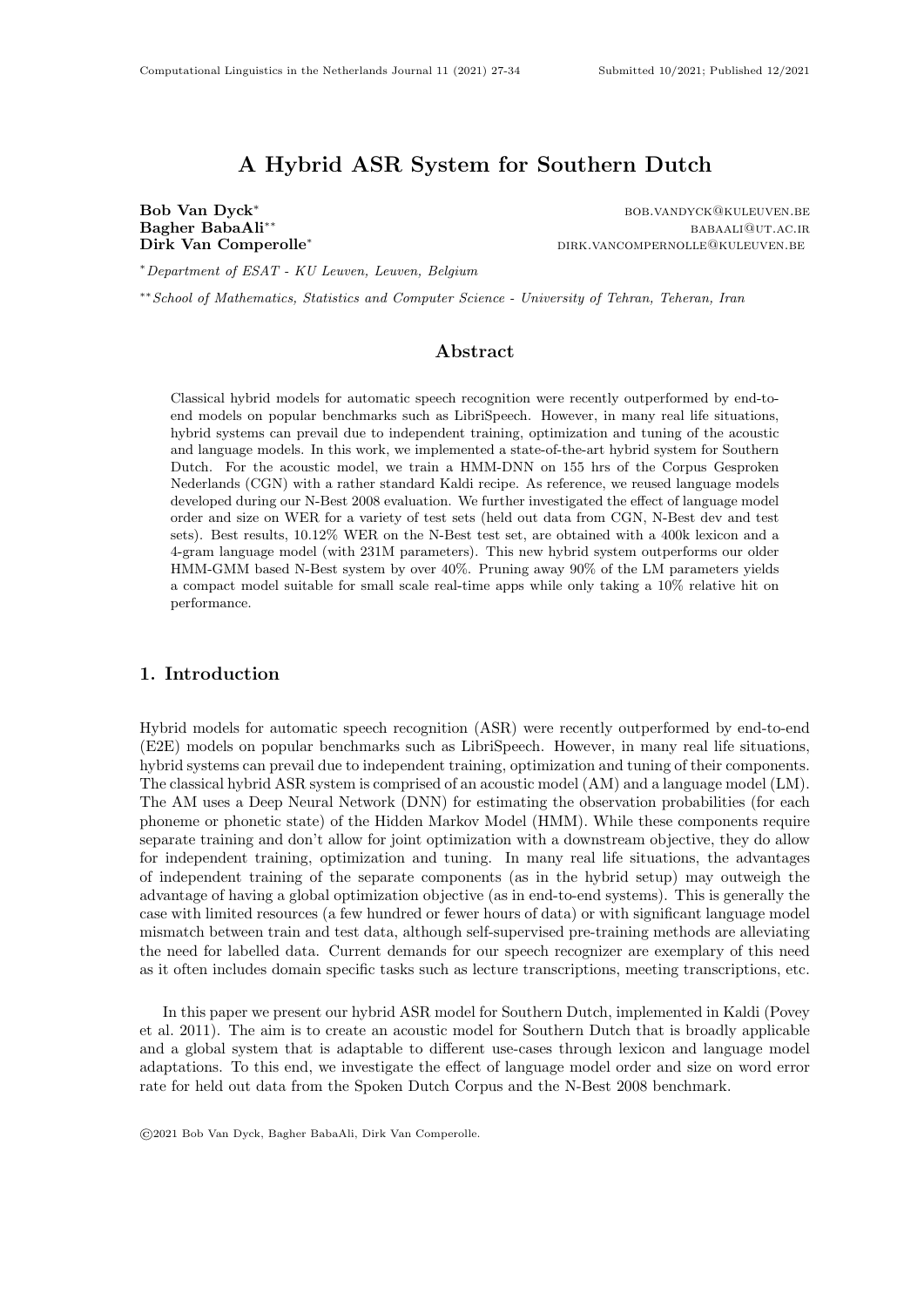# 2. Related works

Extensive results on the N-Best 2008 benchmark were obtained during the N-Best 2008 evaluation campaign by van Leeuwen et al. (2009) and publications such as the ESAT 2008 system (Demuynck et al. 2009) and SHoUT (Huijbregts et al. 2009). All these results were obtained with "classical" HMM-GMM systems in which the observation probabilities of the HMM are computed via Gaussian Mixture Models (GMM). Since then GMMs have been phased out in favor of DNNs. This has already been the case for ESAT systems as used in the STON project (Verwimp et al. 2016) or for the Code Switching system presented in Yılmaz et al. (2018). However, these systems used rather simple multilayer perceptrons for the DNN which have also been replaced since by more complex architectures. Neither did they present benchmark results on N-Best. In this paper we present a state-of-the-art hybrid DNN and benchmark results on N-Best. Only a limited number of results have been published so far with Dutch end-to-end systems. However, performance as pulished by Röpke et al. (2019) is by no means competitive with the hybrid approach presented here.

# 3. Data

### 3.1 Speech corpora

#### 3.1.1 SPOKEN DUTCH CORPUS

The Spoken Dutch Corpus (Corpus Gesproken Nederlands, CGN ) (Oostdijk 2000) is a manually orthographically annotated speech corpus of around 900 hours of contemporary Dutch, of which 270 hours correspond to Southern Dutch. We only include Southern Dutch and exclude all narrowband telephone speech and spontaneous conversational speech, which correspond respectively to components C,D and component A of CGN. The resulting 155 hours of audio is randomly partitioned into a training  $(90\%)$  and development  $(10\%)$  set, respectively called *CGN-train* and *CGN-dev.* 

#### 3.1.2 N-Best 2008

N-Best 2008 is a Dutch benchmark for Large Vocabulary Speech Recognition (Kessens and van Leeuwen 2007). We evaluate only on Southern Dutch broadcast news and use the corresponding evaluation (2h) and development materials (1h), further called Nbest-test and Nbest-dev. Note the development materials of N-best were taken from CGN and *Nbest-dev* is thus included in the training data.

#### 3.2 Language and pronunciation model

As reference language model, we use the ESAT 2008 N-best n-gram language model (Demuynck et al. 2009) without further adaptations. The training material for the LM was obtained from two resources: the Dutch publisher PCM (360 million words) and the Flemish Mediargus (1,436 million words) (Kessens and van Leeuwen 2007). The pronunciation model or lexicon is based on Fonilex (Mertens and Vercammen 1997), which provides multiple Southern Dutch phonemic transcriptions for 170k common Dutch words. For missing words, the lexicon is supplemented with automatically generated phonetic transcriptions based on rule-based inflection, acronym handling and a graphemeto-phoneme module (Demuynck et al. 2009). Two version of the lexicon are considered, a 400k and 100k version, each with a corresponding LM. The words in both lexicons are chosen based on word frequency in the LM training material. Their lexical coverage over the evaluation sets expressed as out-of-vocabulary (OOV) rate can be found in Table 1.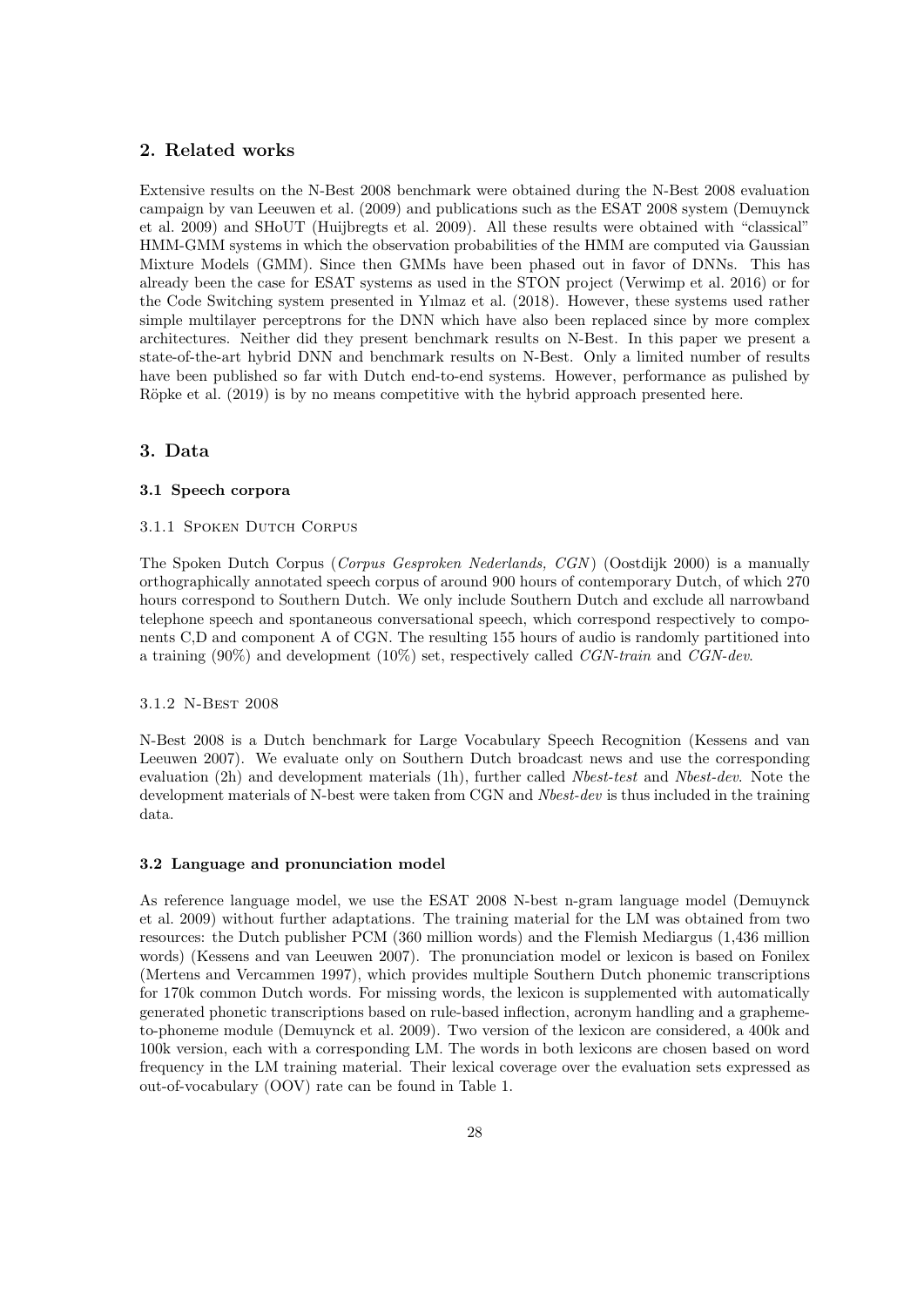|                     | OOV    |                                        |      |  |  |  |  |  |  |
|---------------------|--------|----------------------------------------|------|--|--|--|--|--|--|
|                     |        | Lexicon   CGN-dev Nbest-dev Nbest-test |      |  |  |  |  |  |  |
| 100k                | 5.46   | 2.27                                   | 2.72 |  |  |  |  |  |  |
| 400k                | 2.80   | 1.38                                   | 1.75 |  |  |  |  |  |  |
| $\bigcap$<br>$\sim$ | (0.42) |                                        |      |  |  |  |  |  |  |

Table  $(1)$  OOV-rates  $(\%)$  for lexicon sizes 100k and 400k

# 4. Hybrid ASR system

We consider a standard hidden Markov model (HMM) based hybrid ASR system, comprised of an acoustic model, pronunciation lexicon and n-gram language model. For the acoustic model, we train a time delayed neural network (TDNN) with the Lattice-free Maximal Mutual Information criterion (Povey et al. 2018) on CGN-train. A HMM-GMM system is used to compute the alignments and build a phonetic-context decision tree needed for training the neural network. The remaining components of the ASR system are represented in a decoding graph. For tuning some of the hyperparameters we used CGN-dev. The model implementation is done in Kaldi, using the NNET3 library for the TDNN, and is similar to the Switchboard recipe<sup>1</sup>.

### 4.1 HMM-GMM system

The purpose of the HMM-GMM system is to build a phonetic-context decision tree and to compute alignments over the datasets. The HMM-GMM uses 13-dim mel frequency cepstral coefficents (MFCC) features extracted with a 25 ms window, a 10 ms shift, 23 mel frequency bins, DCT transformation and truncation to 13 coefficients. We train the HMM-GMM in several stages, the final stage being speaker-adaptive training of a triphone model on MFCC+LDA+MLLT features as in the standard Kaldi pipeline (Rath et al. 2013). This results in 3065 triphone states.

### 4.2 TDNN architecture

We train a sub-sampled time delayed neural network (TDNN) triphone model on 40-dim MFCCs and delta's. Again, MFCCs are extracted with a 25 ms window and a 10 ms shift, but now with 40 mel frequency bins and without cepstral truncation. We did not apply i-vector adaptation, since in our experience i-vectors are not effective in scenario's with short speaker fragments. We do apply cepstral mean normalization (CMN) on a per-speaker basis over a 6 s window. The TDNN has 14 TDNN-F layers (Povey et al. 2018) and each TDNN-F layer is 1536 dimensional, with a 160 dimensional low-rank weight factorization, ReLU activation and batch normalisation, as shown in Figure 1a. We splice frames at offset  $\{-1, 0, 1\}$  for the first three TDNN-F layers,  $\{0\}$  for the next one and  $\{-3, 0, 3\}$  for the remaining, as shown in Figure 1b. Between the TDNN-F layers, skip connections occur with a probability of 0.66. Last layers are a 256-dim fully connected layer, followed by a 3065-dim output layer. The resulting TDNN has a 700 ms receptive field and 17M parameters. To reduce computation, we use a frame-subsampling factor of 3, meaning the network outputs are evaluated every third frame, both during training and inference.

#### 4.3 Data augmentation

We augment the training data by applying speed and volume perturbations (Ko et al. 2015, Rath et al. 2013). Both augmentation methods result in mean shifts in the MFCC domain, similar to vocal tract length normalisation. Speed perturbation is achieved by resampling the audio with speed factors 0.9, 1.0 and 1.1, effectively tripling the training data. For volume perturbations, audio is scaled by a factor drawn from a uniform distribution  $[\frac{1}{8}, 2]$ .

<sup>1.</sup> https://github.com/kaldi-asr/kaldi/tree/master/egs/swbd/s5c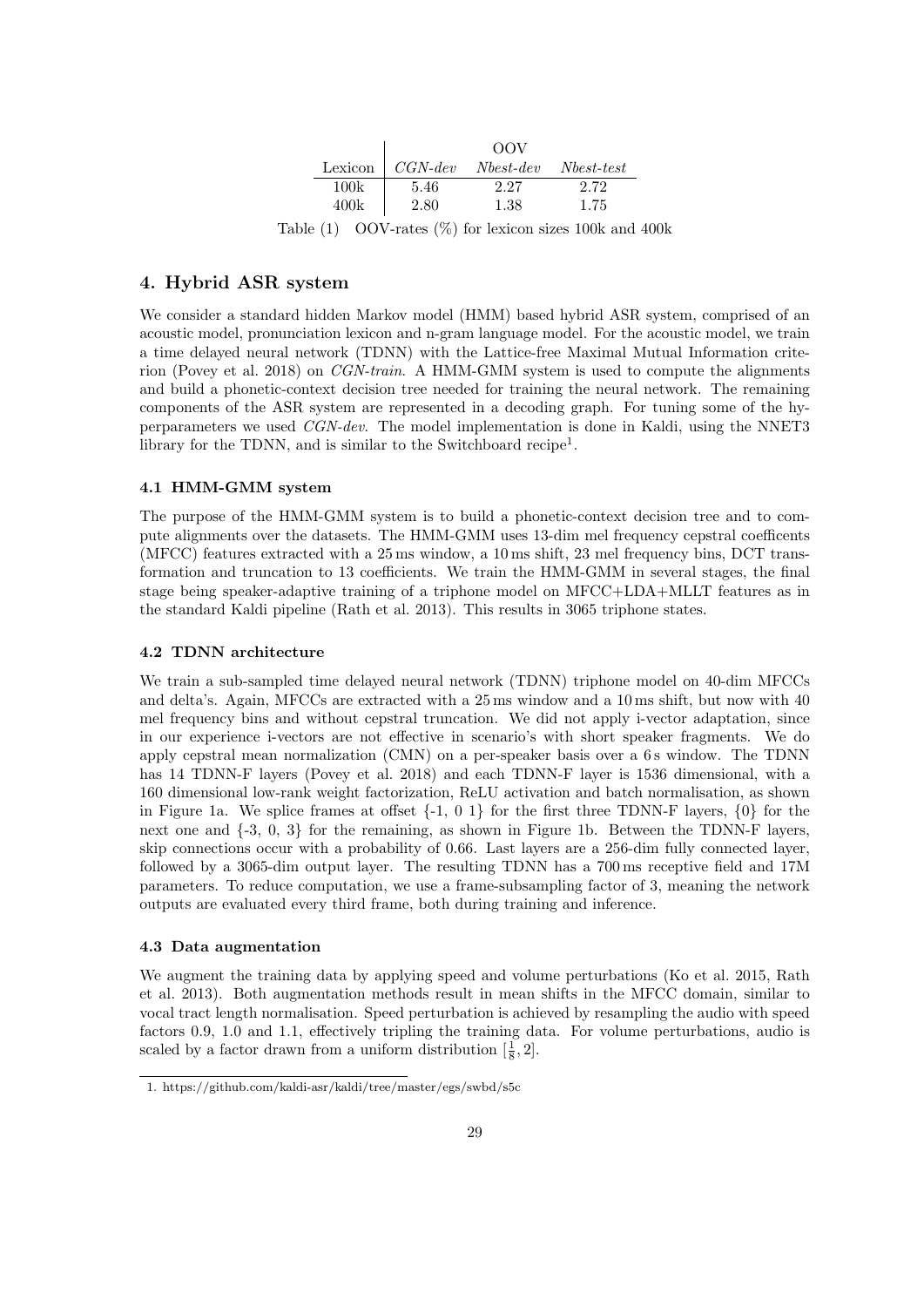

Figure (1) Time delay neural network with (a) a single TDNN-F layer and (b) a depiction of the sub-sampling procedure with activate time steps at each layer colored dark blue.

### 4.4 Neural network training

The TDNN is trained with the Lattice-free Maximal Mutual Information (LF-MMI) criterion (Povey et al. 2018). MMI is a discriminative objective function which aims to maximize the probability of the reference transcription, while minimizing the probability of all other transcriptions. Because sequence level training tends to overfit (Povey et al. 2016), two regularization methods are used. Firstly, a separate output layer with a standard cross-entropy objective is introduced. The crossentropy objective is scaled by a constant factor 0.1 to compensate for it's larger dynamic range compared to the LF-MMI objective. Note the separate output layer is not used during inference. Secondly, we use a leaky HMM, which allows transition probabilities from each state in the HMM to every other state, with a *leaky-hmm-factor* of 0.1. Dropout is varied during training: none occurs for the first 20% of training, the dropout fraction increases linearly to 50% at 50% of training and then linearly drops to zero again by the end of training.

### 4.5 Decoding graph

The decoding graph can be interpreted as a composed weighted finite state transducer (WFST) of cascade H ∘ C ∘ L ∘ G. These components represent the HMM definition's (H), context-dependent phones (C), a pronunciation lexicon (L) and a language model (G). During decoding, a search graph is constructed for each utterance, where each path through the graph corresponds to a different hypothesis. Due to the sub-sampling of the AM outputs, the effective frame shift during decoding is 30 ms. Beam pruning is used to keep the search graph (or lattice) tractable. We use a beamwidth of 15 and keep the number of active states minimally 200 and maximally 7000. Upon saving the lattice, an additional pruning is performed to limit the number of hypotheses per time step to 8.

### 4.6 Evaluation

We report Word Error Rates based on the Levenshtein distance after normalizing both the reference transcription and hypothesis. Normalization consists of number substitutions according to writing conventions, decapitalization, and decompounding on hyphens. Compounding errors are ignored, as are non-speech sounds when the recognizer identified them as such. We report single-pass decoding results for the three evaluation datasets, but ultimately compare systems based on Nbest-test, since CGN-dev was used for designing the TDNN and Nbest-dev is contained in the training data.

### 5. Language model optimization

In real-world systems, optimizing the language model with respect to practical constraints is necessary. In a real-time system one preferably performs single-pass decoding to prevent latency issues due to rescoring. Since larger LMs are able to generate a more accurate lattice (provided a good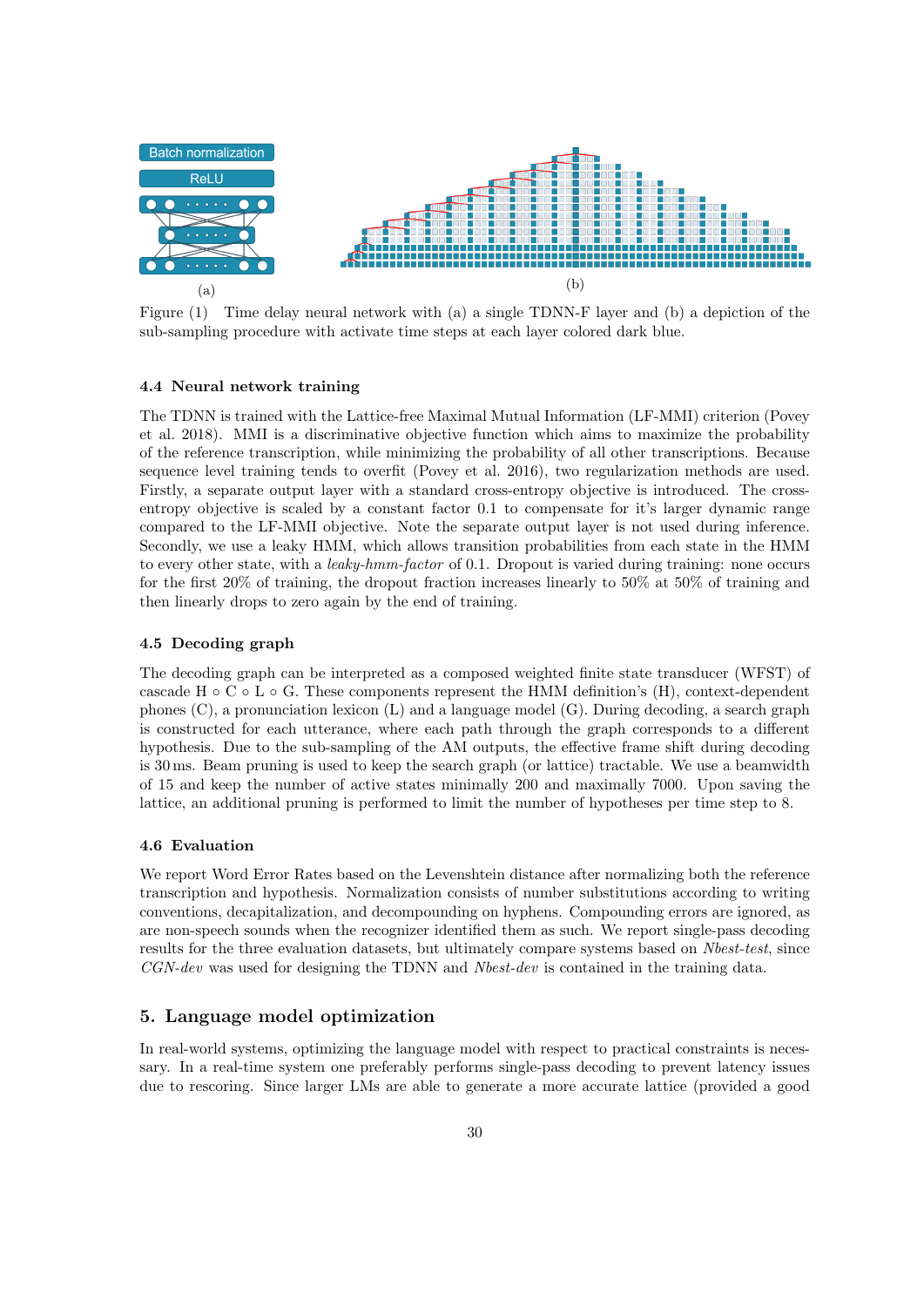match between train and test data), the LM size is a limiting factor on the performance due to memory constraints. Moreover, memory constraints can also prohibit the compilation of the decoding graph HCLG, especially because the compilation cannot be parallelized. In our experience, 400 GB RAM is insufficient to successfully compile a decoding graph with a 400k 5-gram LM. In both scenario's, we want to maximize the language model size within the memory constraints. To this end, we investigate how we best reduce the LM size by pruning.

#### 5.1 Pruning methods

We consider two pruning methods: reducing the order and entropy-based pruning. Entropy-based pruning aims to minimize the 'distance' between the distribution embodied by the original model and that of the pruned model (Stolcke 2000). This is achieved by scoring each n-gram according to the relative perplexity (or entropy) increase when it is removed and pruning all n-grams with an increase below a threshold  $\theta$ . Note that back-off weights are recomputed after pruning. All adaptations to the reference language model are made using the SRILM toolkit (Stolcke 2002).

Entropy-based pruning removes n-grams that contribute less in terms of relative perplexity first, thus higher order n-grams will naturally be pruned first as they have low probabilities. Note that aggressive pruning, with a pruning threshold below  $10^{-8}$ , results in LMs with roughly the same amount of bi- and trigrams, as shown in Figure 2.



Figure (2) The effect of entropy-based pruning of the number of n-grams for different LMs.

### 5.2 Optimal pruning strategy

The effect of different pruning strategies on ASR performance is shown in Table 2. We also report the LM sizes in terms of number of n-grams (or equivalently, parameters) and their perplexity (PPL) on the evaluation datasets. The large WER differences among the different evaluation sets is striking and needs some clarification. As already remarked by Demuynck et al. (2008) the development (Nbest-dev) and evaluation (Nbest-test) parts of the N-Best 2008 benchmark are very different. While Nbest-test contains mainly spontaneous speech, dialogues, speaker turns and speech with low quality acoustics, *Nbest-dev* contains more highly intelligible fragments from newsreaders. Also CGN-dev, taken randomly from the CGN corpus, contains by design plenty of very short utterance that are hard to recognize by themselves.

Comparing the language models based on Nbest-test, we find the largest improvement in performance, a relative gain of almost 6% for the 3-gram, when using a 400k lexicon. We also find the performance of the 400k 3-gram and 400k 4-gram are on par for moderate pruning. Overall we may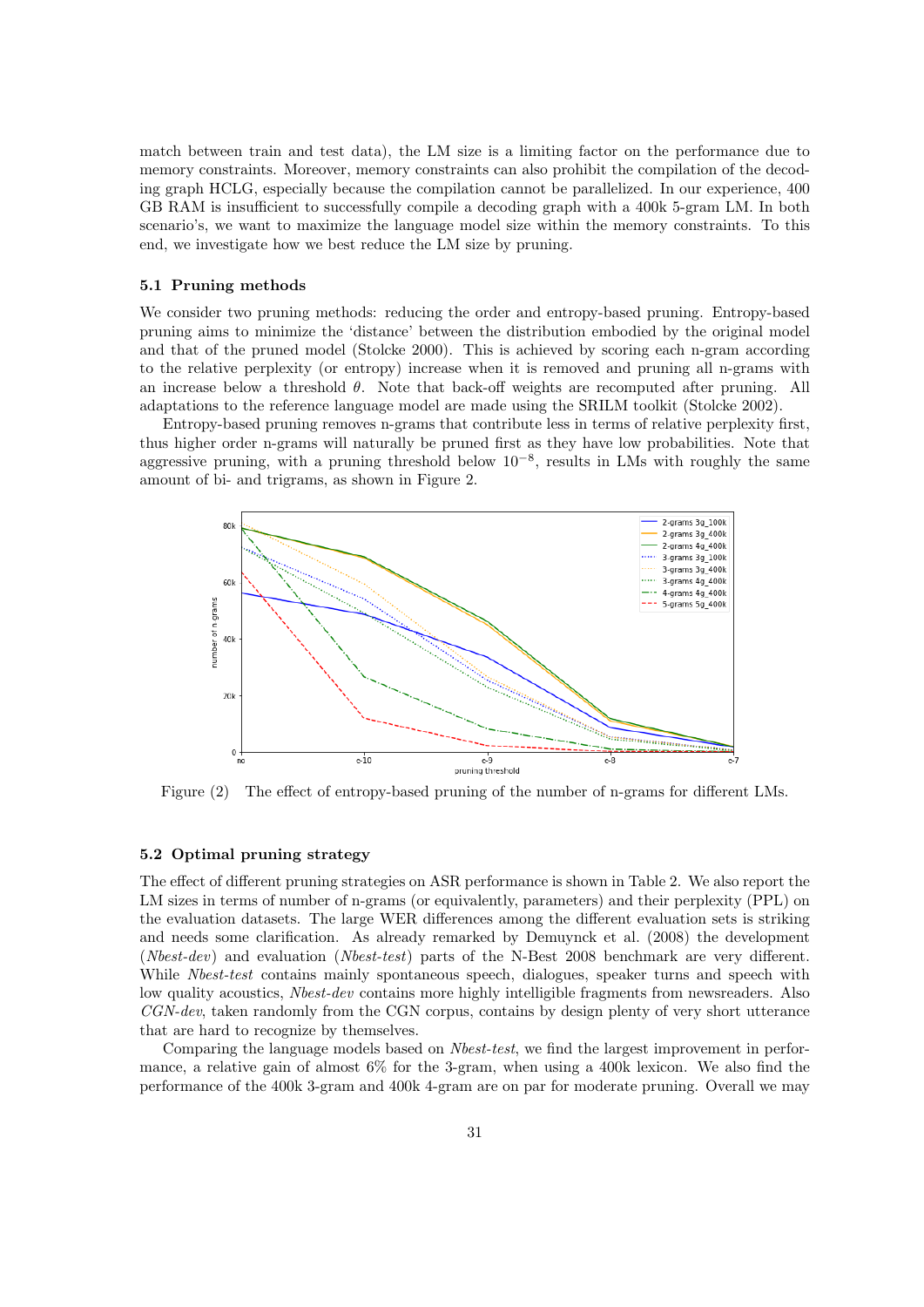| LM   |                |            |             | $CGN$ -dev |            | $Nbest-dev$ |            | $Nbest-test$ |            |
|------|----------------|------------|-------------|------------|------------|-------------|------------|--------------|------------|
| Lex. | Order          | $\theta$   | $#$ n-grams | WER        | <b>PPL</b> | WER         | <b>PPL</b> | WER          | <b>PPL</b> |
| 100k | 3g             |            | 129 M       | 14.02      | 171        | 4.44        | 242        | 10.99        | 213        |
| 100k | 3 <sub>g</sub> | $10^{-10}$ | $103$ M     | 14.06      | 172        | 4.50        | 215        | 11.04        | 215        |
| 100k | 3g             | $10^{-9}$  | 59 M        | 14.18      | 177        | 4.56        | 252        | 11.18        | 220        |
| 100k | 3 <sub>g</sub> | $10^{-8}$  | 14 M        | 14.53      | 192        | 4.69        | 280        | 11.83        | 241        |
| 100k | 3g             | $10^{-7}$  | 3 M         | 15.65      | 236        | 5.27        | 361        | 12.41        | 298        |
| 400k | 3 <sub>g</sub> |            | 161 M       | 12.58      | 212        | 3.46        | 368        | 10.26        | 272        |
| 400k | 3 <sub>g</sub> | $10^{-10}$ | $103$ M     | 12.64      | 214        | 3.48        | 370        | 10.36        | 274        |
| 400k | 3g             | $10^{-9}$  | 72 M        | 12.75      | 221        | 3.58        | 382        | 10.58        | 282        |
| 400k | 3 <sub>g</sub> | $10^{-8}$  | 17 M        | 13.17      | 242        | 3.87        | 425        | 11.10        | 311        |
| 400k | 3 <sub>g</sub> | $10^{-7}$  | 3 M         | 14.47      | 302        | 4.49        | 564        | 12.01        | 390        |
| 400k | 4g             |            | 231 M       | 12.40      | 198        | 3.25        | 337        | 10.12        | 257        |
| 400k | 4g             | $10^{-10}$ | $103$ M     | 12.48      | 203        | 3.27        | 347        | 10.15        | 262        |
| 400k | 4g             | $10^{-9}$  | 78 M        | 12.71      | 214        | 3.33        | 370        | 10.45        | 274        |
| 400k | 4g             | $10^{-8}$  | 18 M        | 13.26      | 247        | 3.94        | 437        | 11.09        | 314        |
| 400k | 4g             | $10^{-7}$  | 3 M         | 14.62      | 323        | 4.65        | 605        | 12.42        | 407        |

conclude that 400k performs consistently better than 100k and 4-gram better than 3-gram, except in extreme pruning circumstances.

Table (2) Number of n-grams, perplexity (%) and Word Error Rate (%) for different pruned strategies. Note that comparing perplexities only makes sense for a given lexicon size and dataset.

### 6. Conclusion

ASR technology has advanced greatly over the last 10 years by the introduction of DNN technology. In our work, we find a relative gain in performance of 40% compared to the ESAT 2008 HMM-GMM system. Since the decoding techniques remained similar, we can attribute this improvement to the acoustic modelling. We also conclude that the best strategy for optimizing a language model for a HMM-TDNN system used for single pass decoding in a scenario with memory constraints is using entropy-based pruning of the 400k 4-gram language model up to the desired size, rather than reducing the order. However, the most significant improvement in performance is due to a larger lexicon. This all confirms that adapting lexicon and language model to the use-case is of primary importance. Moreover, we should be able to do this with limited amounts of data if we want to deploy many different small applications. Finally, looking forward, we are developing our hybrid system further in a direction where we meet end-to-end systems halfway. In this we want to replace the phonetic lexicon, which we believe to be the weakest component of the current system. Therefore we are currently investigating lexicons using canonical graphemic transcriptions instead of canonical phonemic transcriptions, where we are using transformers to automatically generate these grapheme-2-grapheme conversions.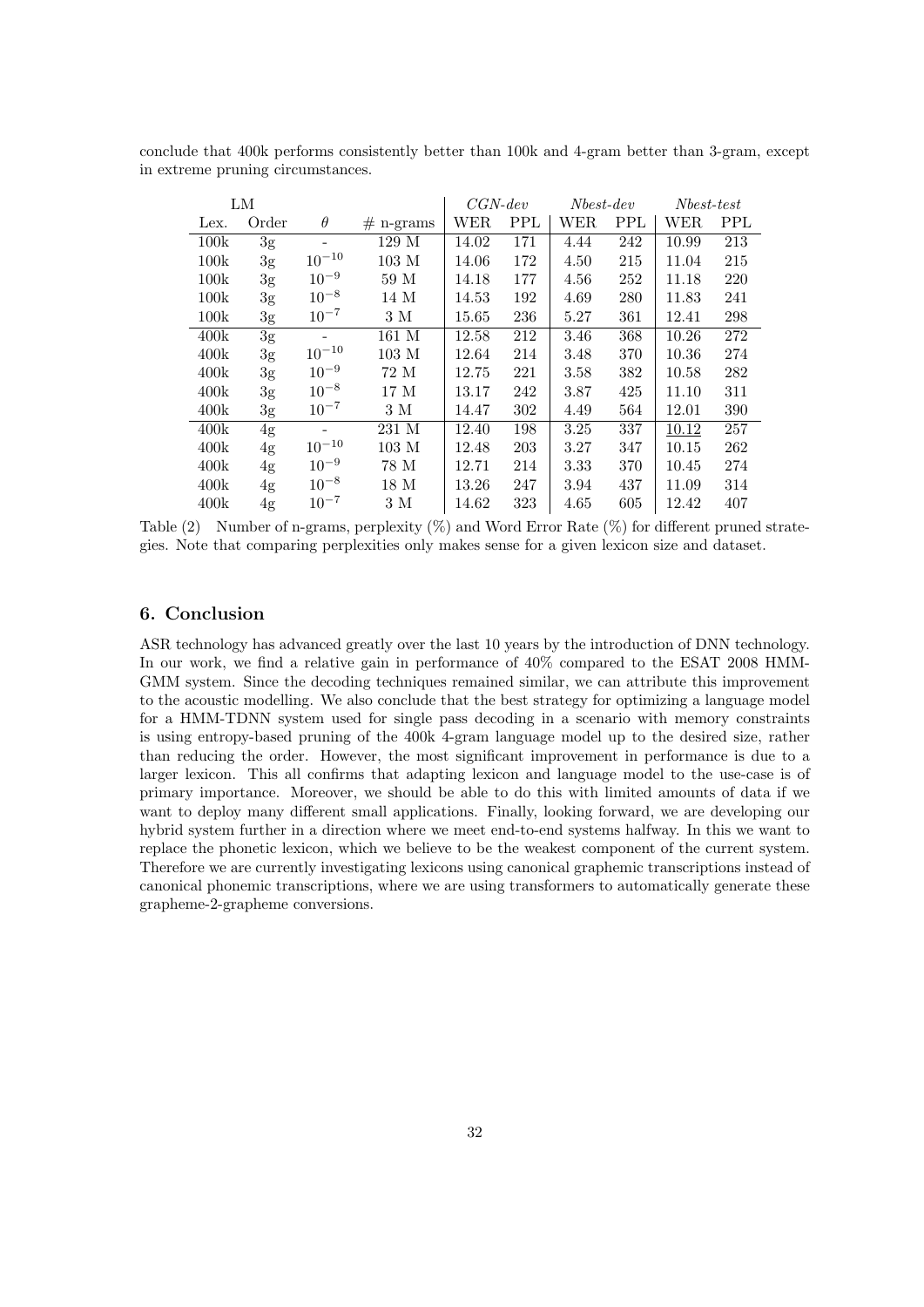## References

- Demuynck, Kris, Antti Puurula, Dirk Van Compernolle, and Patrick Wambacq (2009), The ESAT 2008 system for N-Best Dutch speech recognition benchmark, 2009 IEEE Workshop on Automatic Speech Recognition & Understanding, IEEE, pp. 339–344.
- Demuynck, Kris, Jan Roelens, Dirk Van Compernolle, and Patrick Wambacq (2008), SPRAAK: an open source "SPeech Recognition and Automatic Annotation Kit", Proc. Interspeech 2008, p. 495.
- Huijbregts, Marijn, Roeland Ordelman, Laurens van der Werff, and Franciska M. G. de Jong (2009), SHoUT, the University of Twente submission to the N-Best 2008 speech recognition evaluation for Dutch, Proc. Interspeech 2009, pp. 2575–2578.
- Kessens, Judith and David A. van Leeuwen (2007), N-best: the northern- and southern-dutch benchmark evaluation of speech recognition technology, Proc. Interspeech 2007, pp. 1354–1357.
- Ko, Tom, Vijayaditya Peddinti, Daniel Povey, and Sanjeev Khudanpur (2015), Audio augmentation for speech recognition, Proc. Interspeech 2015, pp. 3586–3589.
- Mertens, Piet and Filip Vercammen (1997), Fonilex manual, Technical report, K.U. Leuven. https://lirias.kuleuven.be/retrieve/216423.
- Oostdijk, Nelleke (2000), The Spoken Dutch Corpus. Overview and first evaluation, Proceedings of LREC 2000, ELRA, pp. 887–893.
- Povey, Daniel, Arnab Ghoshal, Gilles Boulianne, Nagendra Goel, Mirko Hannemann, Yanmin Qian, Petr Schwarz, and Georg Stemmer (2011), The Kaldi speech recognition toolkit, 2011 IEEE Workshop on Automatic Speech Recognition & Understanding.
- Povey, Daniel, Gaofeng Cheng, Yiming Wang, Ke Li, Hainan Xu, Mahsa Yarmohammadi, and Sanjeev Khudanpur (2018), Semi-Orthogonal Low-Rank Matrix Factorization for Deep Neural Networks, Proc. Interspeech 2018, pp. 3743–3747.
- Povey, Daniel, Vijayaditya Peddinti, Daniel Galvez, Pegah Ghahremani, Vimal Manohar, Xingyu Na, Yiming Wang, and Sanjeev Khudanpur (2016), Purely Sequence-Trained Neural Networks for ASR Based on Lattice-Free MMI, Proc. Interspeech 2016, pp. 2751–2755.
- Rath, Shakti P., Daniel Povey, Karel Veselý, and Jan Černocký (2013), Improved feature processing for deep neural networks, Proc. Interspeech 2013, pp. 109–113.
- Röpke, Willem, Roxana Radulescu, Kyriakos Efthymiadis, and Ann Nowe (2019), Training a Speechto-Text Model for Dutch on the Corpus Gesproken Nederlands, *Proceedings of the 31st Benelux* Conference on Artificial Intelligence (BNAIC 2019), Vol. 2491 of CEUR Workshop Proceedings.
- Stolcke, Andreas (2000), Entropy-based Pruning of Backoff Language Models, Computing Research Repository. https://arxiv.org/abs/cs/0006025.
- Stolcke, Andreas (2002), SRILM an extensible language modeling toolkit, Proc. Interspeech 2002, ISCA, pp. 901–904.
- van Leeuwen, David A., Judith Kessens, Eric Sanders, and Henk van den Heuvel (2009), Results of the n-best 2008 dutch speech recognition evaluation, Proc. Interspeech 2009, pp. 2571–2574.
- Verwimp, Lyan, Brecht Desplanques, Kris Demuynck, Joris Pelemans, Marieke Lycke, and Patrick Wambacq (2016), STON: Efficient Subtitling in Dutch Using State-of-the-Art Tools, Proc. Interspeech 2016, pp. 780–781.